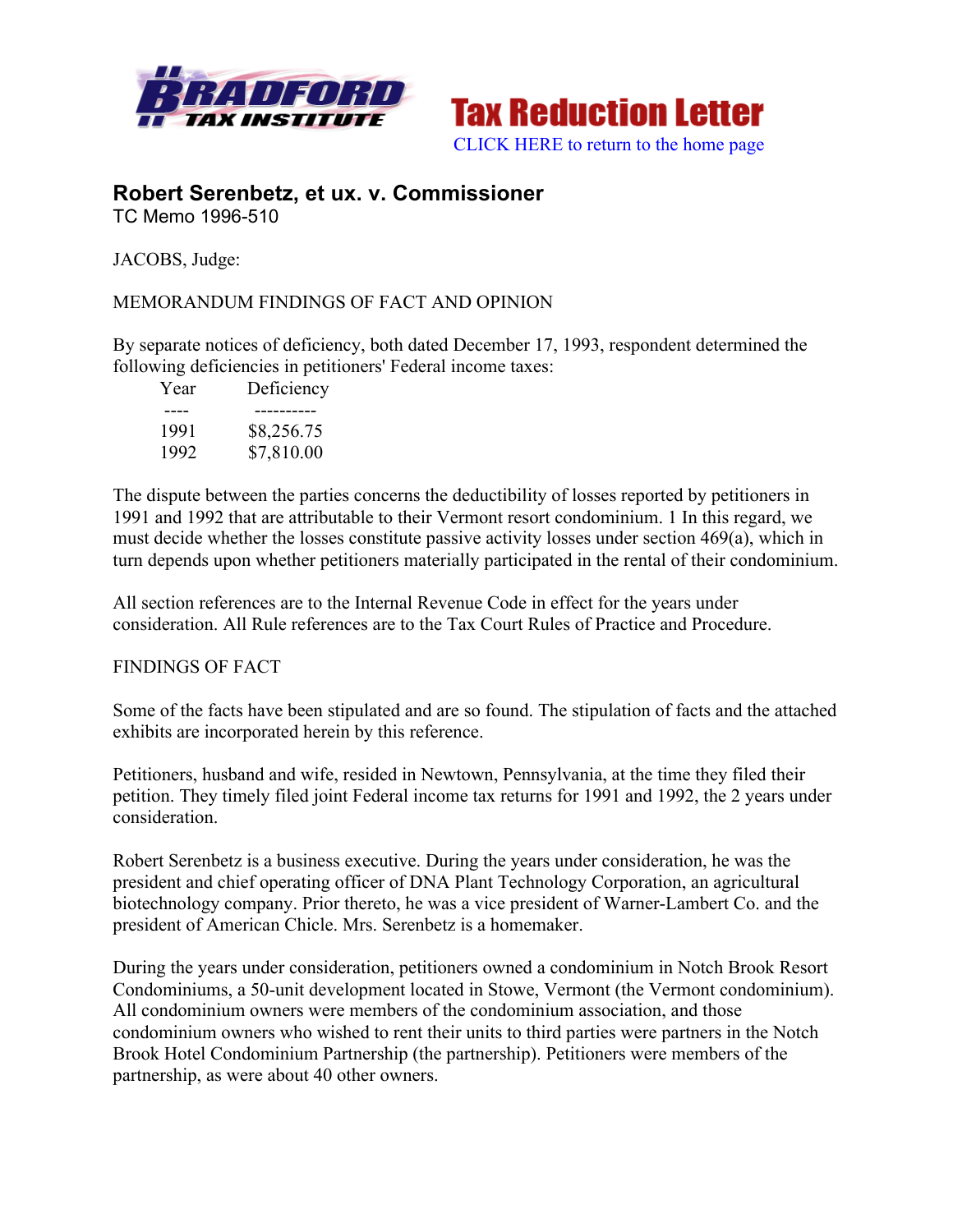The condominium association was governed by a board of directors. Mr. Serenbetz was a member of the board of directors of the condominium association in both 1991 and 1992. That board met on a regular basis, and Mr. Serenbetz sometimes participated in meetings by telephone. In 1991, Mr. Serenbetz spent 36 hours preparing for and attending meetings, reviewing minutes of meetings, and discussing the meetings with his wife. Mr. Serenbetz spent 22 hours in 1992 preparing for and attending board meetings and reviewing minutes of the board meetings.

The day-to-day rental operation of the partnership was run and managed by an [pg. 96-3680] onsite staff of nine employees of both the partnership and the condominium association. The employees include a manager, assistant manager, bookkeeper, front-desk staff person, housekeepers, and maintenance staff. The employees maintained the partnership books and records, maintained the units and grounds, and marketed and advertised the rental operation. The partnership pays for the property insurance, utilities, and repairs of the units owned by its partners.

The expenses from all of the partners' units were pooled and shared ratably among the partners based on the partner's partnership interest (which was based on his interest in the condominium association) and the number of days each unit was available for rent during the year. Petitioners shared in partnership rental income for each day their unit was available for rent, even if it was not actually rented.

Under the partnership agreement, each unit owner is entitled to use his unit without charge for no more than 4 weeks during the winter season and 4 weeks during the summer season. Should the unit owner occupy his unit more than his/her allotted time, he is charged 50 percent of the established regular seasonal hotel rate. There is no limitation on the owner's occupancy during the other periods of the year. Petitioners and/or their children used their condominium less than 10 days during each year under consideration.

For the years under consideration, petitioners reported the income and expenses of their Vermont condominium as a trade or business activity on Schedule C of their tax return. In 1991, they reported rental receipts of \$1,814 and expenses of \$27,643, resulting in a loss of \$25,829. In 1992, they had \$4,368 in rental receipts and \$28,353 in expenses, resulting in a loss of \$23,985. Petitioners used these losses to offset other income. In 1991 and 1992, petitioners reported taxable income of \$3,925,065 and \$307,638, respectively. Respondent determined that the losses from the Vermont condominium constitute passive activity losses within the meaning of section 469(a) and accordingly disallowed most of the losses in the years under consideration.

## OPINION

Pursuant to section 469(a), a passive activity loss is generally not allowed as a deduction for the year sustained. Section 469(d)(1) defines a passive activity loss as the amount by which (A) the aggregate losses from all passive activities for the taxable year exceed (B) the aggregate income from all passive activities for such year. Passive activities are those activities which involve the conduct of a trade or business in which the taxpayer does not materially participate. Sec.  $469(c)(1)$ . Rental activity ordinarily is treated as a passive activity irrespective of whether there was material participation. Sec. 469(c)(2), (4). However, an exception exists for rental activity in which the average rental is no more than 7 days. Sec. 1.469-  $1T(e)(3)(ii)(A)$ , Temporary Income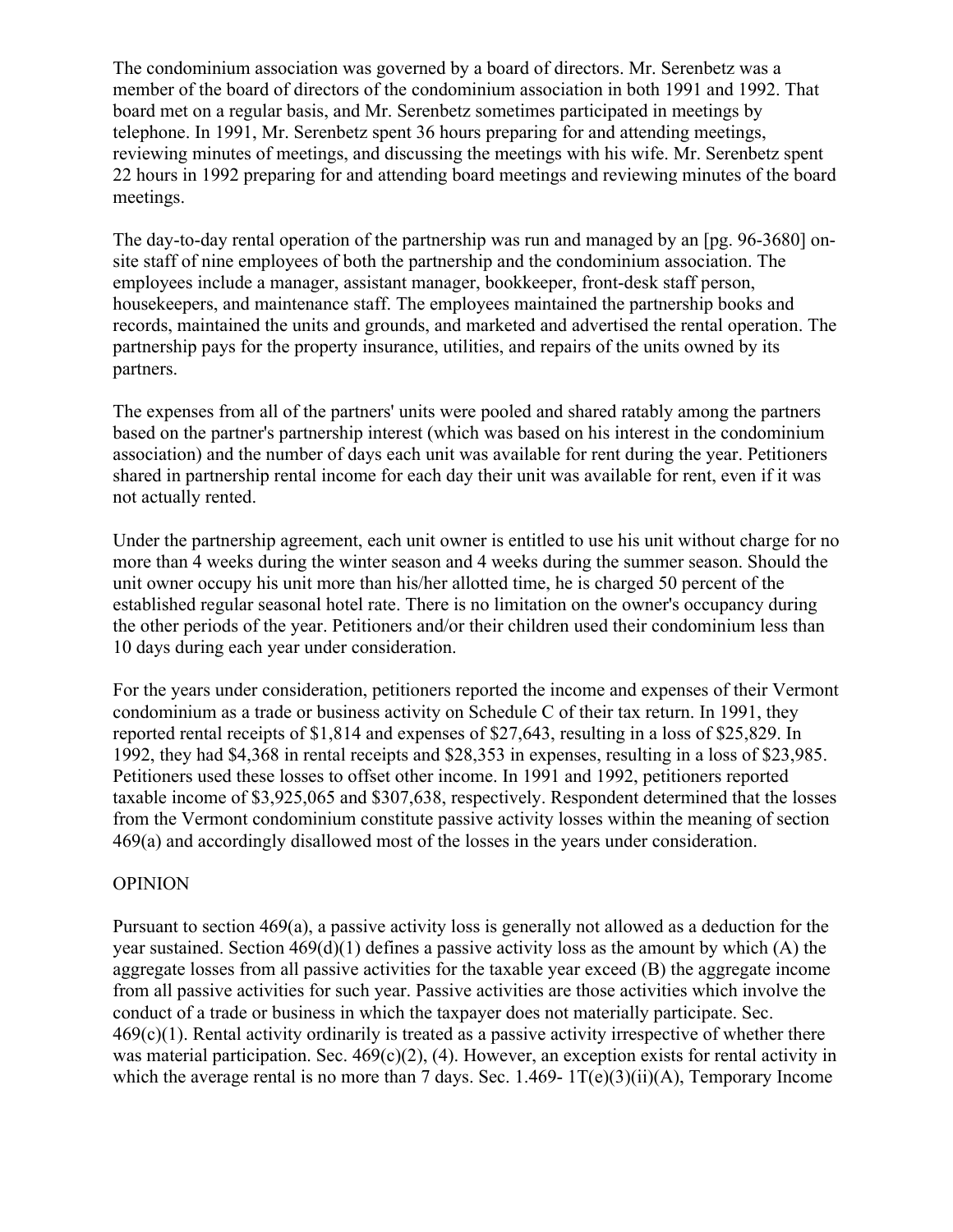Tax Regs, 53 Fed. Reg. 5702 (Feb. 25, 1988). In the instant case, the parties agree that the average rental period for petitioners' Vermont condominium was less than 7 days.

Petitioners contend that they materially participated in the rental of their Vermont condominium, thus making section 469(a) not applicable. "Material participation" in an activity is defined as regular, continuous, and substantial involvement. Sec. 469(h)(1). Petitioners contend that they satisfy the safe harbor requirements of section 1.469-  $5T(a)(3)$ , Temporary Income Tax Regs., 53 Fed. Reg. 5702 (Feb. 25, 1988), for material participation. That section permits a finding of material participation if:

The individual participates in the activity for more than 100 hours during the taxable year, and such individual's participation in the activity for the taxable year is not less than the participation in the activity of any other individual (including individuals who are not owners of interests in the activity) for such year[.] Id.

Petitioners claim they spent 139 hours in the involvement of the operations of the rental of their Vermont condominium in 1991, and 115.5 hours in 1992. In this regard, they testified (by using a written activities list that was prepared from a con-[pg. 96-3681] temporaneously kept diary) as to specific tasks they performed during the years under consideration. Their written activities list for 1991 shows 7 hours spent preparing Federal and State income tax returns, 20 hours traveling to and from Vermont for the annual meeting and party of the condominium association, and 36 hours preparing for, attending, discussing, and reviewing minutes of meetings of the condominium association, its Board of Directors, and the partnership. The 1991 written activities list also records several hours for reviewing equipment and operating budgets and for paying property taxes, special condominium assessments, housekeeping bills, and maintenance bills. Similar activities were recorded on the 1992 written activities list.

Investor activities do not qualify as participation in a trade or business unless the individual is directly involved in the day-to-day management or operations of the activity. Sec. 1.469- 5T(f)(2)(ii), Temporary Income Tax Regs., 53 Fed. Reg. 5727 (Feb. 25, 1988). Much of petitioners' activities during 1991 and 1992, like those described above, are investor activities or activities of a personal nature that do not qualify as participation in a trade or business. See Toups v. Commissioner, T.C. Memo. 1993-359 [1993 RIA TC Memo ¶93,359]; sec. 1.469- 5T(f)(2)(ii), Temporary Income Tax Regs., 53 Fed. Reg. 5727 (Feb. 25, 1988).

The financial work done by petitioners was in connection with their investment. The Treasury regulations provide that "Work done by an individual in the individual's capacity as an investor in an activity shall not be treated as participation in the activity for purposes of this section [sec. 469] unless the individual is directly involved in the day-to-day management or operations of the activity." Sec.  $1.469 - 5T(f)(2)(ii)(A)$ , Temporary Income Tax Regs., 53 Fed. Reg. 5727 (Feb. 25, 1988). Here, the day-to-day management or operations of the partnership was by a full-time staff rather than petitioners. See Mordkin v. Commissioner, T.C. Memo. 1996-187 [1996 RIA TC Memo ¶96,187].

Based on the record before us, we are unable to conclude that petitioners spent more than 100 hours participating in the rental activities of their Vermont condominium during 1991 or 1992. However, assuming arguendo that they did, we believe that petitioners' participation in the rental activities of their Vermont condominium was less than that of other individuals. Thus, they do